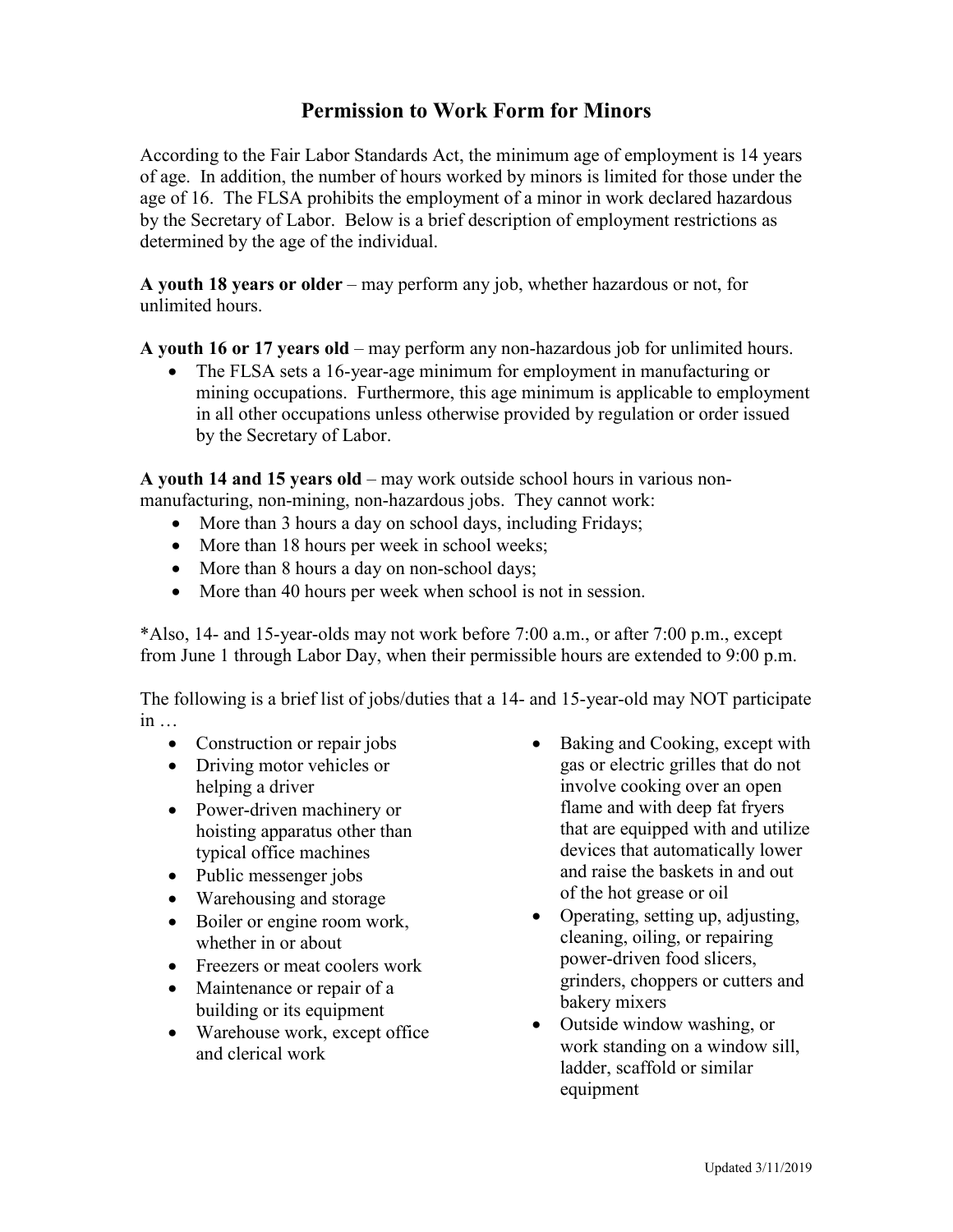

## **SOUTHERN ILLINOIS UNIVERSITY EDWARDSVILLE PERMISSION TO WORK FORM FOR MINORS**

| <b>Section I:</b>                                                                                                                |                                                                                                                                                                                                |                                           |
|----------------------------------------------------------------------------------------------------------------------------------|------------------------------------------------------------------------------------------------------------------------------------------------------------------------------------------------|-------------------------------------------|
|                                                                                                                                  | <b>High School Student Agreement</b>                                                                                                                                                           |                                           |
|                                                                                                                                  | Minors, age 15, working during or after school hours, are required to provide permission                                                                                                       |                                           |
|                                                                                                                                  | statements from their parent/legal guardian and from their high school. If the minor is between<br>the age of 15 and 17, the minors immediate supervisor must verify the work to be performed. |                                           |
|                                                                                                                                  |                                                                                                                                                                                                |                                           |
| Minor's name (print)                                                                                                             | Minor's signature                                                                                                                                                                              | Date                                      |
| <b>Section II:</b>                                                                                                               |                                                                                                                                                                                                | <b>Permission to Work Form for Minors</b> |
|                                                                                                                                  | <b>Parent/Guardian Permission</b>                                                                                                                                                              |                                           |
|                                                                                                                                  | I hereby give my permission to Southern Illinois University Edwardsville to employ my                                                                                                          |                                           |
|                                                                                                                                  |                                                                                                                                                                                                |                                           |
|                                                                                                                                  |                                                                                                                                                                                                |                                           |
|                                                                                                                                  | Parent/legal guardian's name (print) Parent/legal guardian's signature                                                                                                                         | Date                                      |
|                                                                                                                                  |                                                                                                                                                                                                |                                           |
|                                                                                                                                  |                                                                                                                                                                                                |                                           |
|                                                                                                                                  |                                                                                                                                                                                                |                                           |
|                                                                                                                                  | <b>High School Permission</b>                                                                                                                                                                  | at                                        |
|                                                                                                                                  | Permission is granted for the minor named above to work as a                                                                                                                                   |                                           |
|                                                                                                                                  | Southern Illinois University Edwardsville. By signing below, I, ________________                                                                                                               |                                           |
|                                                                                                                                  | (print), certify that this work will take place during/after (circle one) school hours and will not                                                                                            |                                           |
|                                                                                                                                  |                                                                                                                                                                                                |                                           |
|                                                                                                                                  |                                                                                                                                                                                                |                                           |
|                                                                                                                                  |                                                                                                                                                                                                |                                           |
|                                                                                                                                  |                                                                                                                                                                                                |                                           |
| <b>Section III:</b><br>interfere with the minor's high school education.<br>Name of High School (print)<br>Principal's signature | Date                                                                                                                                                                                           |                                           |
|                                                                                                                                  |                                                                                                                                                                                                |                                           |
|                                                                                                                                  | <b>Departmental Verification</b>                                                                                                                                                               |                                           |
|                                                                                                                                  | (print), verify that the work to be performed by the above-                                                                                                                                    |                                           |
|                                                                                                                                  | named employee is not hazardous for persons aged 15-17. I also verify that the hours to be                                                                                                     |                                           |
|                                                                                                                                  | worked by the above-named employee conform to child labor provisions of the Fair Labor                                                                                                         |                                           |
|                                                                                                                                  | Standards Act and the Department of Labor. In addition to completing this section, the Food                                                                                                    |                                           |
|                                                                                                                                  | Service Department is required to verify the work of all minors by completing the Fair Labor                                                                                                   |                                           |
|                                                                                                                                  |                                                                                                                                                                                                |                                           |
| <b>Section IV:</b><br>I,<br>Standards Act Restaurant Employer Self Assessment Tool.<br>Supervisor's signature                    | Date                                                                                                                                                                                           |                                           |